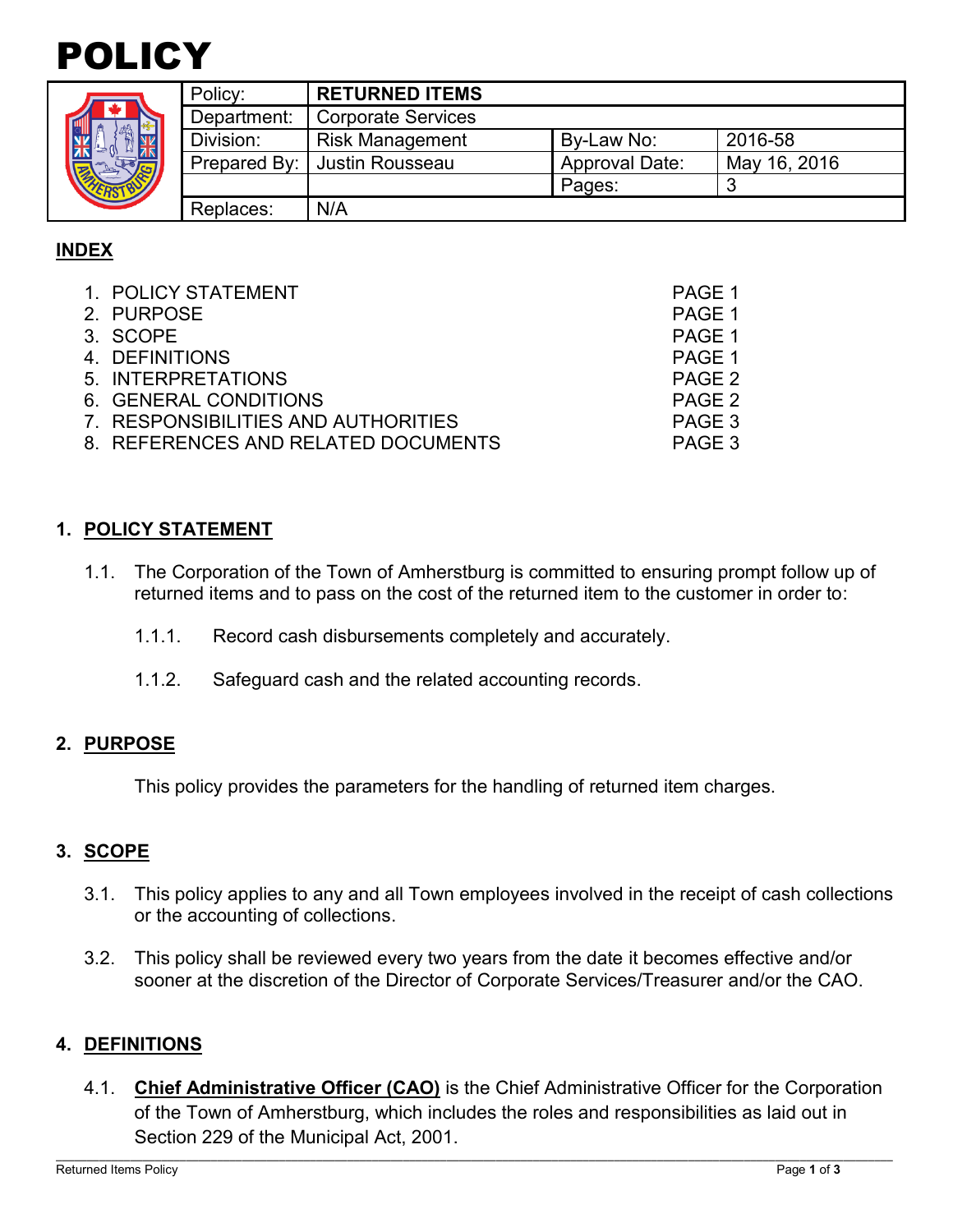- 4.2. **Director** is the person responsible for direction and operational control of a division as defined on the Town's organizational structure.
- 4.3. **Manager** reports directly to a Director (or the CAO in some instances) and who is responsible for a department within a division of the Corporation, as defined on the Town's organizational structure.
- 4.4. **Non-Sufficient Funds (NSF)** are cheques or other payments payable to the Town that have been refused by the payer's bank due to insufficient funds, a closed account, a stopped payment, or error by the payer.
- 4.5. **Payer** means the person or company that issues a cheque in payment for an obligation to the Town of Amherstburg.
- 4.6. **Returned Items** *see Non-Sufficient Funds*.
- 4.7. **Town** is the Corporation of the Town of Amherstburg.
- 4.8. **Treasurer** is the Treasurer for the Corporation of the Town of Amherstburg, which includes the roles and responsibilities as laid out in Section 286 of the Municipal Act, 2001.

## **5. INTERPRETATIONS**

5.1. Any reference in this Policy to any statute or any section of a statute shall, unless expressly stated, be deemed to be reference to the statute as amended, restated or re-enacted from time to time. Any references to a By-law or Town policy shall be deemed to be a reference to the most recent passed policy or By-law and any replacements thereto.

# **6. GENERAL CONDITIONS**

## 6.1. **In the Event of a Returned Item**

- 6.1.1. The finance services staff shall adjust the payer's account to reverse the original entry made to record the receipt of the item, to ensure the returned item is shown as outstanding.
- 6.1.2. The finance services staff shall contact the payer to request new payment, by certified cheque.
- 6.1.3. The finance services staff shall advise other Finance Department staff, inclusive of financial services managers if deemed necessary.